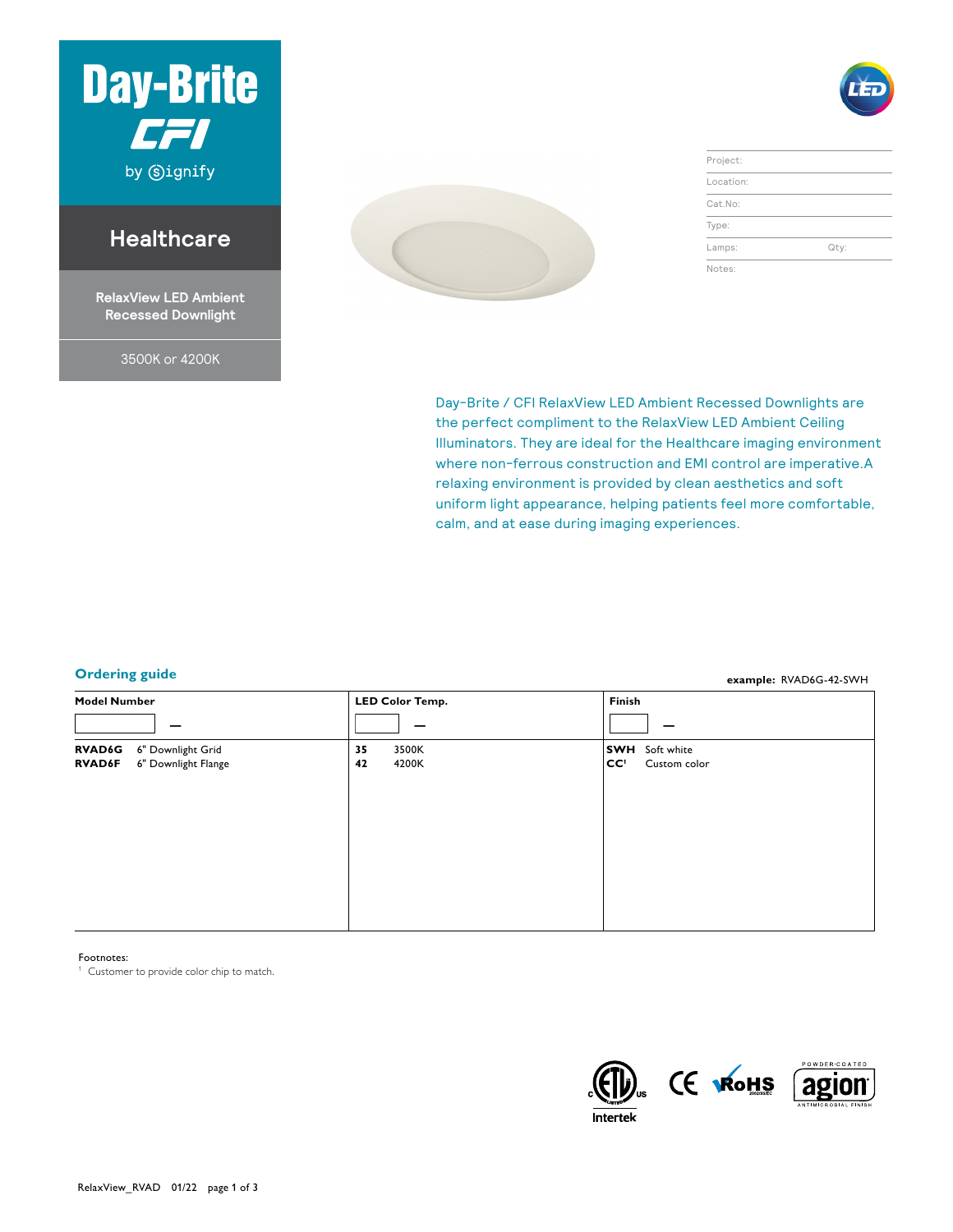## Red Downli LED DOWNLIGHT **RVAD** Relaxview Ambient Recessed Downlight

3500K or 4200K

#### **Features**

- **•** Easy installation and requires minimal maintenance.
- **•** Long life LED source.
- **•** Available in neutral white (3500K or 4200K).
- **•** Available for grid or flange ceiling installations.
- **•** Agion® antimicrobial finish.
- **•** Class 1 low voltage installation.
- **•** Dimming option available on RelaxView Power Distribution Module PDM.
- **•** On/Off and dimming control available with addition of RelaxView Intelligent Wall Dimmer IWD.

#### **Specifications**

- **• Construction:** Non-ferrous construction. Spun aluminum housing with a 1/8" translucent white PMMA acrylic lens and aluminum trim ring.
- **• Finish**: The housing has a polyester powder-coat paint finish with an Agion® antimicrobial finish.
- **• Light Source:** LED source for lower power consumption and uniformity, attached to heat-sink for maximum performance and reliability. The LED source is available in 3500K or 4200K white.
- **• Electrical:** RelaxView is powered by remote Class 1 low voltage power distribution module(s) (sold separately). Dimming is available. The RelaxView panels do not include a DC power supply. Remote modular Power Distribution Module PDM needed with or without dimmer.
- **• Installation:** Easy installation into standard grid or hard ceilings.
- **• Listing:** Components are CE or ETL listed and RoHS compliant.
- **• Warranty:** Fixture warranted against defects for 5 years from original date of purchase.

#### **Dimensions**







#### **Flange option included when ordering RVAD6F**

## **Electrical Data**

| Model         | <b>RVAD6</b> |
|---------------|--------------|
| Power (Watts) | 10.6         |